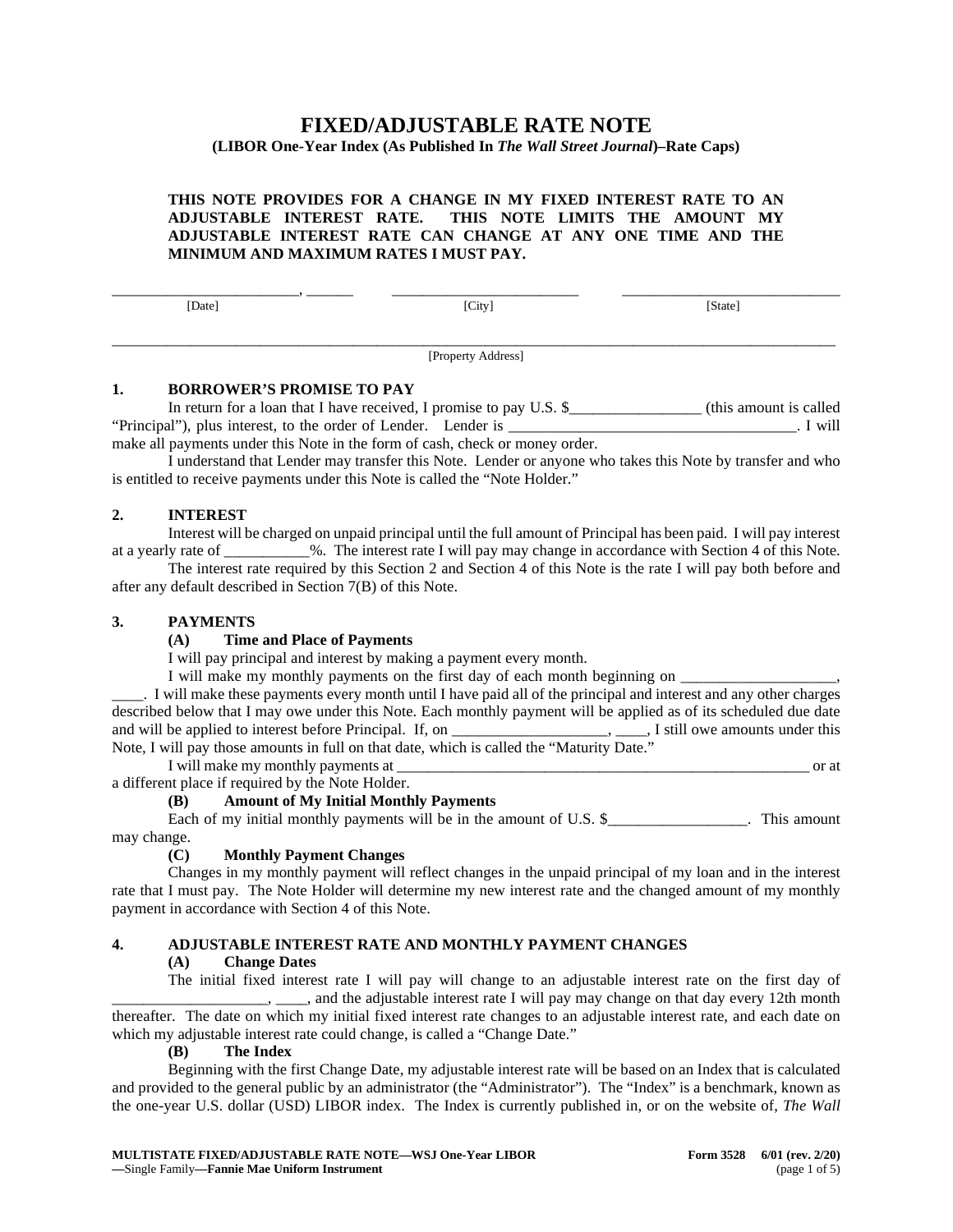*Street Journal*. The most recent Index value available as of the date 45 days before each Change Date is called the "Current Index," provided that if the Current Index is less than zero, then the Current Index will be deemed to be zero for purposes of calculating my interest rate.

If the Index is no longer available, it will be replaced in accordance with Section 4(G) below.

# **(C) Calculation of Changes**

Before each Change Date, the Note Holder will calculate my new interest rate by adding

percentage points (\_\_\_\_\_\_\_\_\_\_\_%) (the "Margin") to the Current Index. The Margin may change if the Index is replaced by the Note Holder in accordance with Section 4(G)(2) below. The Note Holder will then round the result of the Margin plus the Current Index to the nearest one-eighth of one percentage point (0.125%). Subject to the limits stated in Section 4(D) below, this rounded amount will be my new interest rate until the next Change Date.

The Note Holder will then determine the amount of the monthly payment that would be sufficient to repay the unpaid principal that I am expected to owe at the Change Date in full on the Maturity Date at my new interest rate in substantially equal payments. The result of this calculation will be the new amount of my monthly payment.

# **(D) Limits on Interest Rate Changes**

The interest rate I am required to pay at the first Change Date will not be greater than  $\%$  or less than \_\_\_\_\_\_\_\_\_\_\_%. Thereafter, my adjustable interest rate will never be increased or decreased on any single Change Date by more than two percentage points from the rate of interest I have been paying for the preceding 12 months. My interest rate will never be greater than  $\%$  or less than  $\%$ .

# **(E) Effective Date of Changes**

My new interest rate will become effective on each Change Date. I will pay the amount of my new monthly payment beginning on the first monthly payment date after the Change Date until the amount of my monthly payment changes again.<br> $(F)$ 

# **(F) Notice of Changes**

The Note Holder will deliver or mail to me a notice of any changes in my initial fixed interest rate to an adjustable interest rate and of any changes in my adjustable interest rate before the effective date of any change. The notice will include the amount of my monthly payment, any information required by law to be given to me and also the title and telephone number of a person who will answer any question I may have regarding the notice.

#### **(G) Replacement Index and Replacement Margin**

The Index is deemed to be no longer available and will be replaced if any of the following events (each, a "Replacement Event") occur: (i) the Administrator has permanently or indefinitely stopped providing the Index to the general public; or (ii) the Administrator or its regulator issues an official public statement that the Index is no longer reliable or representative.

If a Replacement Event occurs, the Note Holder will select a new index (the "Replacement Index") and may also select a new margin (the "Replacement Margin"), as follows:

> (1) If a replacement index has been selected or recommended for use in consumer products, including residential adjustable-rate mortgages, by the Board of Governors of the Federal Reserve System, the Federal Reserve Bank of New York, or a committee endorsed or convened by the Board of Governors of the Federal Reserve System or the Federal Reserve Bank of New York at the time of a Replacement Event, the Note Holder will select that index as the Replacement Index.

> (2) If a replacement index has not been selected or recommended for use in consumer products under Section (G)(1) at the time of a Replacement Event, the Note Holder will make a reasonable, good faith effort to select a Replacement Index and a Replacement Margin that, when added together, the Note Holder reasonably expects will minimize any change in the cost of the loan, taking into account the historical performance of the Index and the Replacement Index.

The Replacement Index and Replacement Margin, if any, will be operative immediately upon a Replacement Event and will be used to determine my interest rate and monthly payments on Change Dates that are more than 45 days after a Replacement Event. The Index and Margin could be replaced more than once during the term of my Note, but only if another Replacement Event occurs. After a Replacement Event, all references to the "Index" and "Margin" will be deemed to be references to the "Replacement Index" and "Replacement Margin."

The Note Holder will also give me notice of my Replacement Index and Replacement Margin, if any, and such other information required by applicable law and regulation.

# **5. BORROWER'S RIGHT TO PREPAY**

I have the right to make payments of Principal at any time before they are due. A payment of Principal only is known as a "Prepayment." When I make a Prepayment, I will tell the Note Holder in writing that I am doing so. I may not designate a payment as a Prepayment if I have not made all the monthly payments due under this Note.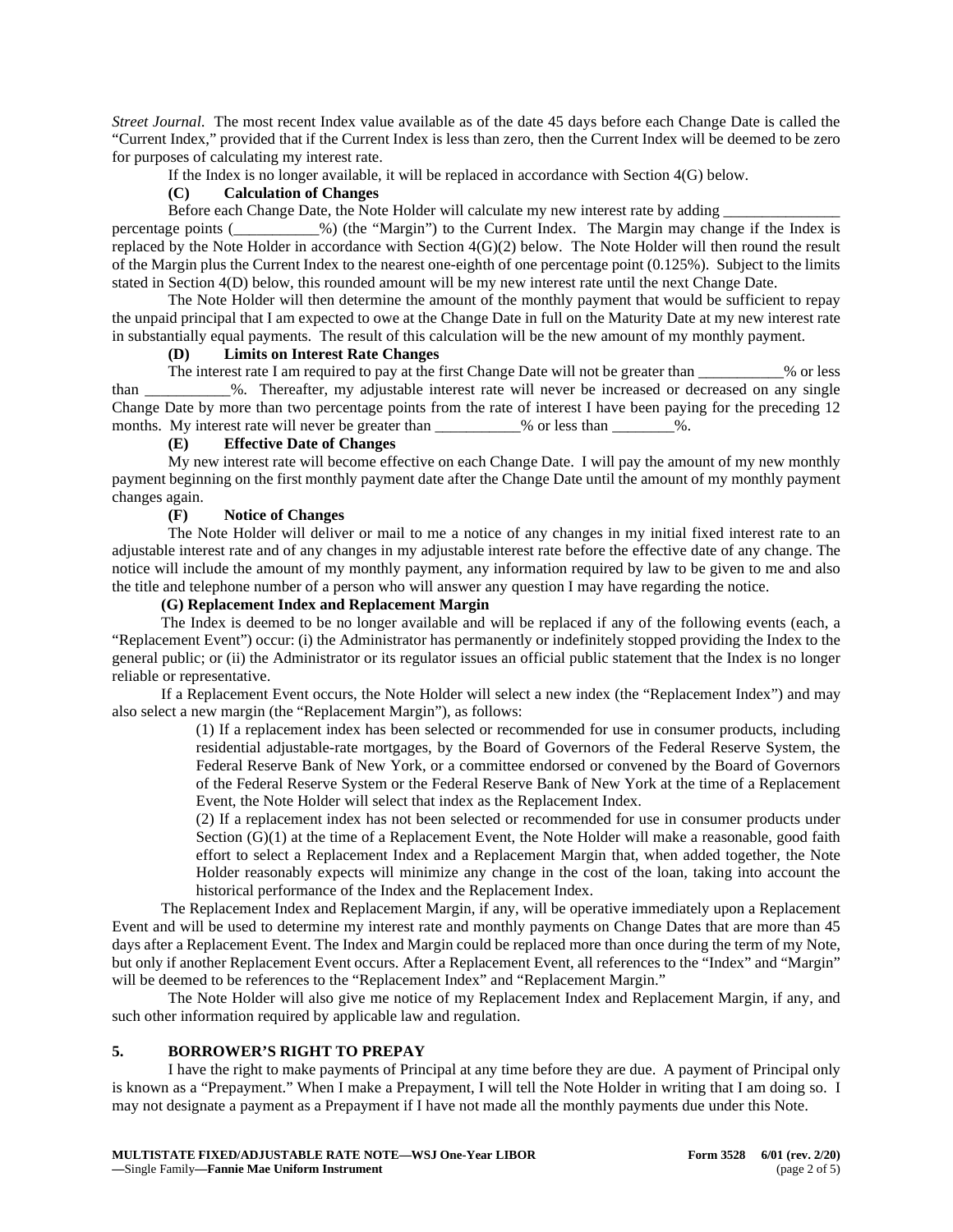I may make a full Prepayment or partial Prepayments without paying any Prepayment charge. The Note Holder will use my Prepayments to reduce the amount of Principal that I owe under this Note. However, the Note Holder may apply my Prepayment to the accrued and unpaid interest on the Prepayment amount before applying my Prepayment to reduce the Principal amount of this Note. If I make a partial Prepayment, there will be no changes in the due dates of my monthly payments unless the Note Holder agrees in writing to those changes. My partial Prepayment may reduce the amount of my monthly payments after the first Change Date following my partial Prepayment. However, any reduction due to my partial Prepayment may be offset by an interest rate increase.

## **6. LOAN CHARGES**

If a law, which applies to this loan and which sets maximum loan charges, is finally interpreted so that the interest or other loan charges collected or to be collected in connection with this loan exceed the permitted limits, then: (a) any such loan charge shall be reduced by the amount necessary to reduce the charge to the permitted limit; and (b) any sums already collected from me that exceeded permitted limits will be refunded to me. The Note Holder may choose to make this refund by reducing the Principal I owe under this Note or by making a direct payment to me. If a refund reduces Principal, the reduction will be treated as a partial Prepayment.

#### **7. BORROWER'S FAILURE TO PAY AS REQUIRED**

#### **(A) Late Charges for Overdue Payments**

If the Note Holder has not received the full amount of any monthly payment by the end of \_

calendar days after the date it is due, I will pay a late charge to the Note Holder. The amount of the charge will be \_\_\_\_\_\_\_\_\_\_\_% of my overdue payment of principal and interest. I will pay this late charge promptly but only once

#### on each late payment.<br>(B) Defa **(B) Default**

If I do not pay the full amount of each monthly payment on the date it is due, I will be in default.

#### **(C) Notice of Default**

If I am in default, the Note Holder may send me a written notice telling me that if I do not pay the overdue amount by a certain date, the Note Holder may require me to pay immediately the full amount of Principal that has not been paid and all the interest that I owe on that amount. That date must be at least 30 days after the date on which the notice is mailed to me or delivered by other means.

#### **(D) No Waiver By Note Holder**

Even if, at a time when I am in default, the Note Holder does not require me to pay immediately in full as described above, the Note Holder will still have the right to do so if I am in default at a later time.

## **(E) Payment of Note Holder's Costs and Expenses**

If the Note Holder has required me to pay immediately in full as described above, the Note Holder will have the right to be paid back by me for all of its costs and expenses in enforcing this Note to the extent not prohibited by applicable law. Those expenses include, for example, reasonable attorneys' fees.

# **8. GIVING OF NOTICES**

Unless applicable law requires a different method, any notice that must be given to me under this Note will be given by delivering it or by mailing it by first class mail to me at the Property Address above or at a different address if I give the Note Holder a notice of my different address.

Unless the Note Holder requires a different method, any notice that must be given to the Note Holder under this Note will be given by mailing it by first class mail to the Note Holder at the address stated in Section 3(A) above or at a different address if I am given a notice of that different address.

# **9. OBLIGATIONS OF PERSONS UNDER THIS NOTE**

If more than one person signs this Note, each person is fully and personally obligated to keep all of the promises made in this Note, including the promise to pay the full amount owed. Any person who is a guarantor, surety or endorser of this Note is also obligated to do these things. Any person who takes over these obligations, including the obligations of a guarantor, surety or endorser of this Note, is also obligated to keep all of the promises made in this Note. The Note Holder may enforce its rights under this Note against each person individually or against all of us together. This means that any one of us may be required to pay all of the amounts owed under this Note.

#### **10. WAIVERS**

I and any other person who has obligations under this Note waive the rights of Presentment and Notice of Dishonor. "Presentment" means the right to require the Note Holder to demand payment of amounts due. "Notice of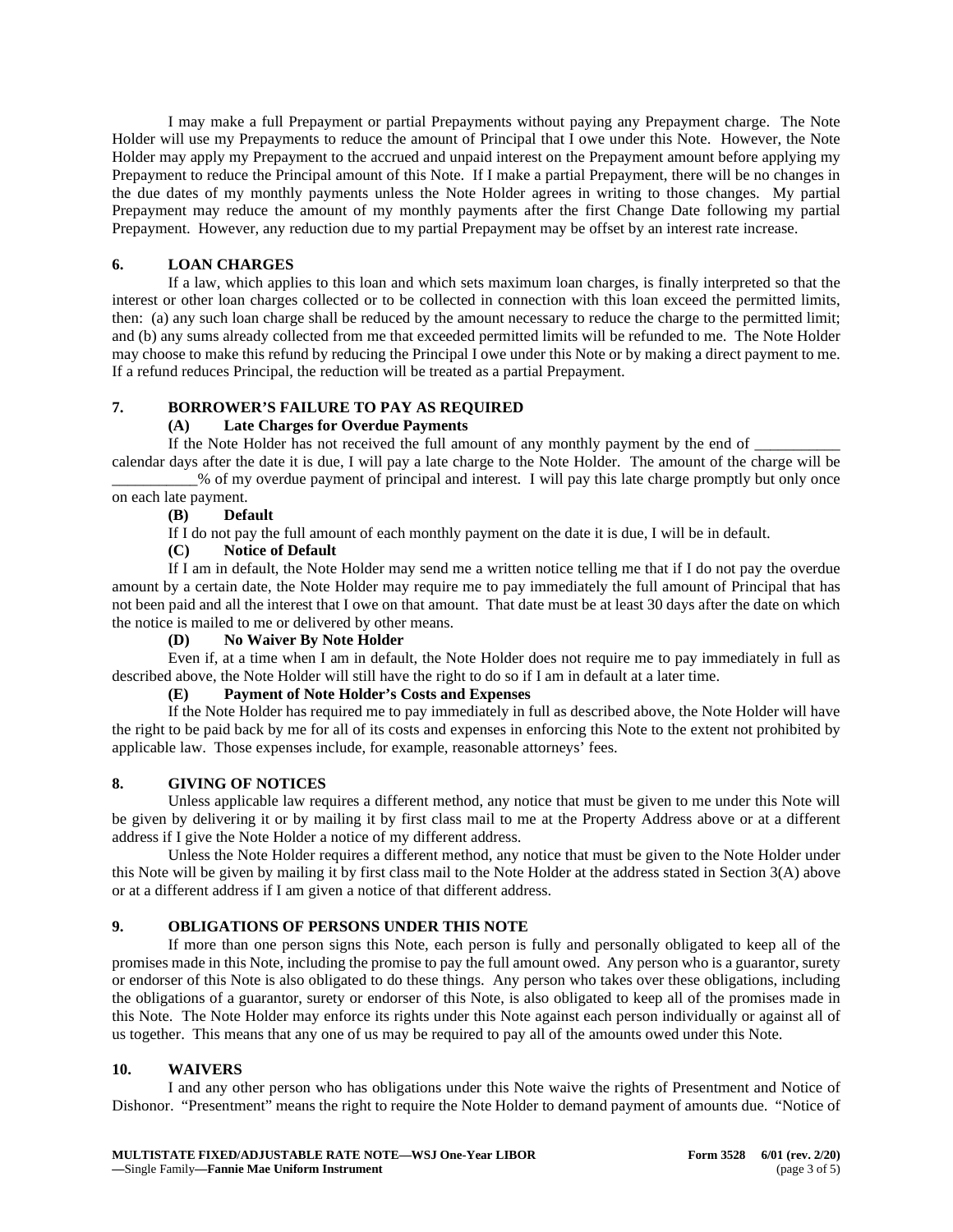Dishonor" means the right to require the Note Holder to give notice to other persons that amounts due have not been paid.

## **11. UNIFORM SECURED NOTE**

This Note is a uniform instrument with limited variations in some jurisdictions. In addition to the protections given to the Note Holder under this Note, a Mortgage, Deed of Trust, or Security Deed (the "Security Instrument"), dated the same date as this Note, protects the Note Holder from possible losses that might result if I do not keep the promises that I make in this Note. That Security Instrument describes how and under what conditions I may be required to make immediate payment in full of all amounts I owe under this Note. Some of those conditions read as follows:

(A) Until my initial fixed interest rate changes to an adjustable interest rate under the terms stated in Section 4 above, Uniform Covenant 18 of the Security Instrument shall read as follows:

**Transfer of the Property or a Beneficial Interest in Borrower.** As used in this Section 18, "Interest in the Property" means any legal or beneficial interest in the Property, including, but not limited to, those beneficial interests transferred in a bond for deed, contract for deed, installment sales contract or escrow agreement, the intent of which is the transfer of title by Borrower at a future date to a purchaser.

If all or any part of the Property or any Interest in the Property is sold or transferred (or if Borrower is not a natural person and a beneficial interest in Borrower is sold or transferred) without Lender's prior written consent, Lender may require immediate payment in full of all sums secured by this Security Instrument. However, this option shall not be exercised by Lender if such exercise is prohibited by Applicable Law.

If Lender exercises this option, Lender shall give Borrower notice of acceleration. The notice shall provide a period of not less than 30 days from the date the notice is given in accordance with Section 15 within which Borrower must pay all sums secured by this Security Instrument. If Borrower fails to pay these sums prior to the expiration of this period, Lender may invoke any remedies permitted by this Security Instrument without further notice or demand on Borrower.

(B) When my initial fixed interest rate changes to an adjustable interest rate under the terms stated in Section 4 above, Uniform Covenant 18 of the Security Instrument described in Section 11(A) above shall then cease to be in effect, and Uniform Covenant 18 of the Security Instrument shall instead read as follows:

**Transfer of the Property or a Beneficial Interest in Borrower.** As used in this Section 18, "Interest in the Property" means any legal or beneficial interest in the Property, including, but not limited to, those beneficial interests transferred in a bond for deed, contract for deed, installment sales contract or escrow agreement, the intent of which is the transfer of title by Borrower at a future date to a purchaser.

If all or any part of the Property or any Interest in the Property is sold or transferred (or if Borrower is not a natural person and a beneficial interest in Borrower is sold or transferred) without Lender's prior written consent, Lender may require immediate payment in full of all sums secured by this Security Instrument. However, this option shall not be exercised by Lender if such exercise is prohibited by Applicable Law. Lender also shall not exercise this option if: (a) Borrower causes to be submitted to Lender information required by Lender to evaluate the intended transferee as if a new loan were being made to the transferee; and (b) Lender reasonably determines that Lender's security will not be impaired by the loan assumption and that the risk of a breach of any covenant or agreement in this Security Instrument is acceptable to Lender.

To the extent permitted by Applicable Law, Lender may charge a reasonable fee as a condition to Lender's consent to the loan assumption. Lender also may require the transferee to sign an assumption agreement that is acceptable to Lender and that obligates the transferee to keep all the promises and agreements made in the Note and in this Security Instrument. Borrower will continue to be obligated under the Note and this Security Instrument unless Lender releases Borrower in writing.

If Lender exercises the option to require immediate payment in full, Lender shall give Borrower notice of acceleration. The notice shall provide a period of not less than 30 days from the date the notice is given in accordance with Section 15 within which Borrower must pay all sums secured by this Security Instrument. If Borrower fails to pay these sums prior to the expiration of this period, Lender may invoke any remedies permitted by this Security Instrument without further